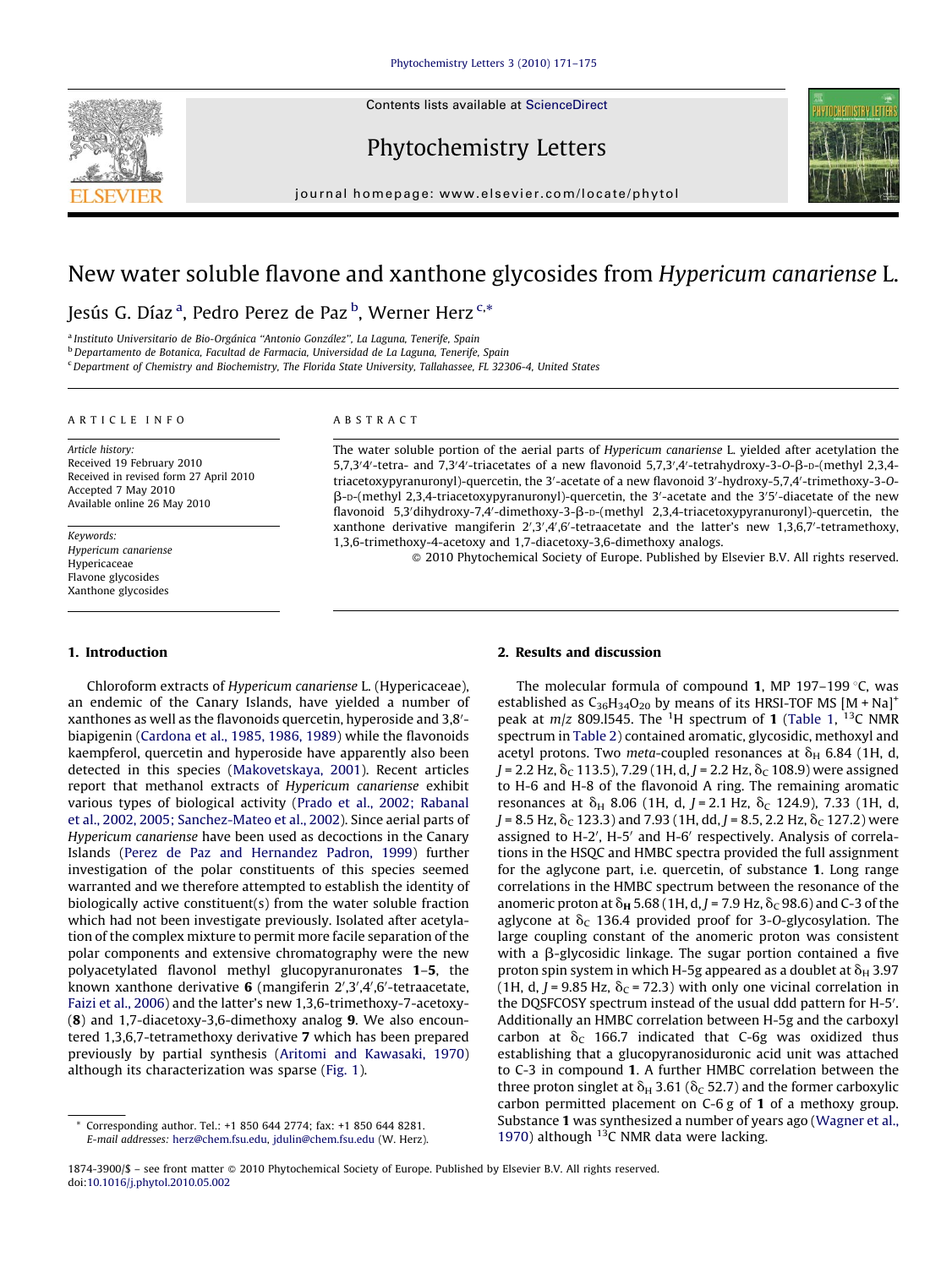<span id="page-1-0"></span>

Fig. 1. Flavone and xanthone glycosides from Hypericum canariense L.

The  $^1$ H and  $^{13}$ C NMR spectra of the second flavonoid 2 (Tables 1 and 2) closely resembled those of 1 except for the presence in the NMR spectrum of 2 of the signal of a hydrogen bonded hydroxyl group at  $\delta_H$  12.33 which had replaced the signals of the acetate

Table 1

| <sup>1</sup> H NMR spectroscopic data of flavonoid acetates $1-5$ (600 MHz, CDCl <sub>3</sub> ). |  |
|--------------------------------------------------------------------------------------------------|--|
|--------------------------------------------------------------------------------------------------|--|

formerly on C-5, an observation corroborated by the HRMS. All assignments here and subsequently, were, as in the case of 1, based on HSQC and HMBC correlations and will not be discussed in detail.

The remaining flavonoids 3–5 were only obtained after methylation of a mixture to improve separation, by chromatography, of a partially acetylated inseparable mixture. The HRMS of 3 corresponded to molecular formula  $C_{33}H_{34}O_{17}$ . Its <sup>1</sup>H and <sup>13</sup>C NMR spectra (Tables 1 and 2) resembled those of 1 but contained three additional –OMe groups. The C-5, C-7 and C-4<sup>0</sup> hydroxyl groups of the quercetin parent were now methylated, with an acetate function on C-3', whereas another substance 4 with a chelated hydroxyl obviously on C-5 and only two methoxyls on C-7 and C-4 $^{\prime}$  had a HRMS corresponding to  $C_{32}H_{32}O_{17}$  as well as<sup>1</sup>H and <sup>13</sup>C NMR spectra (Tables 1 and 2) consonant with structure 4. As for the remaining member 5 of this series of derivatives from Hypericum canariense, the HRMS corresponded to empirical formula  $C_{34}H_{34}O_{18}$  while analysis of the<sup>1</sup>H and <sup>13</sup>C NMR spectra (Tables 1 and 2), which exhibited two acetate frequencies in addition to those of the pyranuronyl moiety in the manner detailed for 3 and 4 clearly showed that the substance was the 5,3'-diacetoxy-7,4"-dimethoxy analog 5. Locations of the acetoxy and methoxy groups were confirmed by HMBC and Roesy correlations.

The molecular formula of substance  $6$ , MP 138-140 °C, was established as  $C_{27}H_{36}O_{15}$  by HRESIMS while the <sup>1</sup>H NMR spectrum ([Table 3](#page-2-0)) indicated the presence of a 1,2,4,5-tetrasubstituted and one pentasubstituted aromatic ring as well as one tetraacetylated  $\beta$ glucopyranosyl moiety. The  $^{13}$ C NMR spectrum ([Table 4](#page-3-0)) exhibited 27 signals including those of 12 aromatic carbons and one conjugated carbonyl. All of which suggested the presence of a xanthone. The chemical shift of a proton singlet at  $\delta_H$  8.43 was indicative of a proton peri to rhe carbonyl on a dioxygenated aomatic ring, an observation which implied that the proton of a chelated hydroxyl at  $\delta_H$  13.6 was part of the second ring of the xanthone nucleus. In the HMBC spectrum this signal also exhibited cross-peaks with three quaternary carbons at  $\delta_c$  160.5. 102.1 and l03.l, the latter correlating with the anomeric proton of the sugar moiety at  $\delta_H$  5.30 (J = 10) and with an aromatic proton at  $\delta_H$  6.32, all of which indicated that the chelated hydroxyl, the glucosyl unit, and the aromatic proton were located on the same ring of the xanthone unit. The chemical shift and coupling constant of the anomeric proton together with six resonances between  $\delta$  61.6 and  $\delta$  73.0 accorded with the attachment by a C–C bond of a  $\beta$ -glucopyranosyl unit to the aglycone while cross-peaks at  $\delta_H$  5.30/103.1 (H-1/ C-2),  $\delta_H$  5.30/160.5 (H-1/ C-1) and  $\delta_H$  5.30/

| Protón          | $\mathbf{1}$       | $\mathbf{2}$        | 3                  | 4                  | 5                  |
|-----------------|--------------------|---------------------|--------------------|--------------------|--------------------|
| $H-6$           | 6.84 d $(2.2)$     | 6.58d(2.2)          | 6.35 d $(2.2)$     | 6.36 d $(2.1)$     | 6.60 d $(2.0)$     |
| $H-8$           | 7.29 d $(2.2)$     | 6.82 d $(2.2)$      | 6.49 d $(2.2)$     | 6.45 d $(2.1)$     | 6.81 d $2.0$ )     |
| $H'-2$          | 8.06 d(2.1)        | 8.11 d(2.1)         | 7.82 d $(2.1)$     | 7.82 d (2.2)       | 7.79 d $(2.0)$     |
| $H'-5$          | 7.33 d $(8.6)$     | 7.35 d $(8.8)$      | 7.07 d(8.8)        | 7.08 d $(8.8)$     | 7.07 d(8.8)        |
| $H'-6$          | 7.93 dd (8.6, 2.1) | 7.95 dd (8.8, 2.1)  | 8.0 dd (8.8, 2.1)  | 8.07 dd (8.8, 2.2) | 8.04 dd (8.8, 2.0) |
| $(OH)$ at $C-5$ |                    | 12.33 s             |                    | 12.41 s            |                    |
| $H-1g$          | 5.68 d (7.9)       | 5.77 d (7.8)        | 5.90 d (7.8)       | 5.77 d (7.8)       | 5.68 d (7.7)       |
| $H-2g$          | 5.22 dd (9.5, 7.9) | 5.25 dd (9.6, 7.8)  | 5.23 dd (9.5, 7.8) | 5.25 dd (9.5, 7.8) | 5.21dd (9.7, 7.7)  |
| $H-3g$          | 5.32 t $(9.5)$     | 5.37 t $(9.5)$      | 5.32 t $(9.5)$     | 5.37 t $(9.5)$     | 5.37 t $(9.7)$     |
| $H-4g$          | 5.20 br $t(9.6)$   | 5.23 $br$ t $(9.5)$ | 5.20 br $t(9.5)$   | 5.23 br $t(9.7)$   | 5.19 br $t(9.6)$   |
| $H-5g$          | 3.97 d (9.85)      | 4.0 d $(10)$        | 4.00 d $(9.9)$     | 3.99 d $(9.9)$     | 3.97 d $(9.6)$     |
| OAc 2g          | 2.10               | 2.11                | 2.09               | 2.11               | 2.10               |
| OAc 3g          | 2.04               | 2.04                | 2.02               | 2.04               | 2.04               |
| OAc 4g          | 2.01               | 2.02                | 2.01               | 2.02               | 2.01               |
| $OAc(C-5)$      | 2.46               |                     |                    |                    | 2.45               |
| OAc (C-7)       | 2.347              | 2.33                |                    |                    |                    |
| OAc $(C-3)$     | 2.36               | 2.37                | 2.37               | 2.38               | 2.37               |
| OAc $(C-4)$     | 2.340              | 2.34                |                    |                    |                    |
| OMe (CO)        | 3.61               | 3.62                | 3.60 s             | 3.62               | 3.6                |
| OMe (C-5)       |                    |                     | 3.98               |                    |                    |
| OMe (C-7)       |                    |                     | 3.90               | 3.87               | 3.90               |
| OMe $(C'-4)$    |                    |                     | 3.94               | 3.94               | 3.94               |

 $Ac0$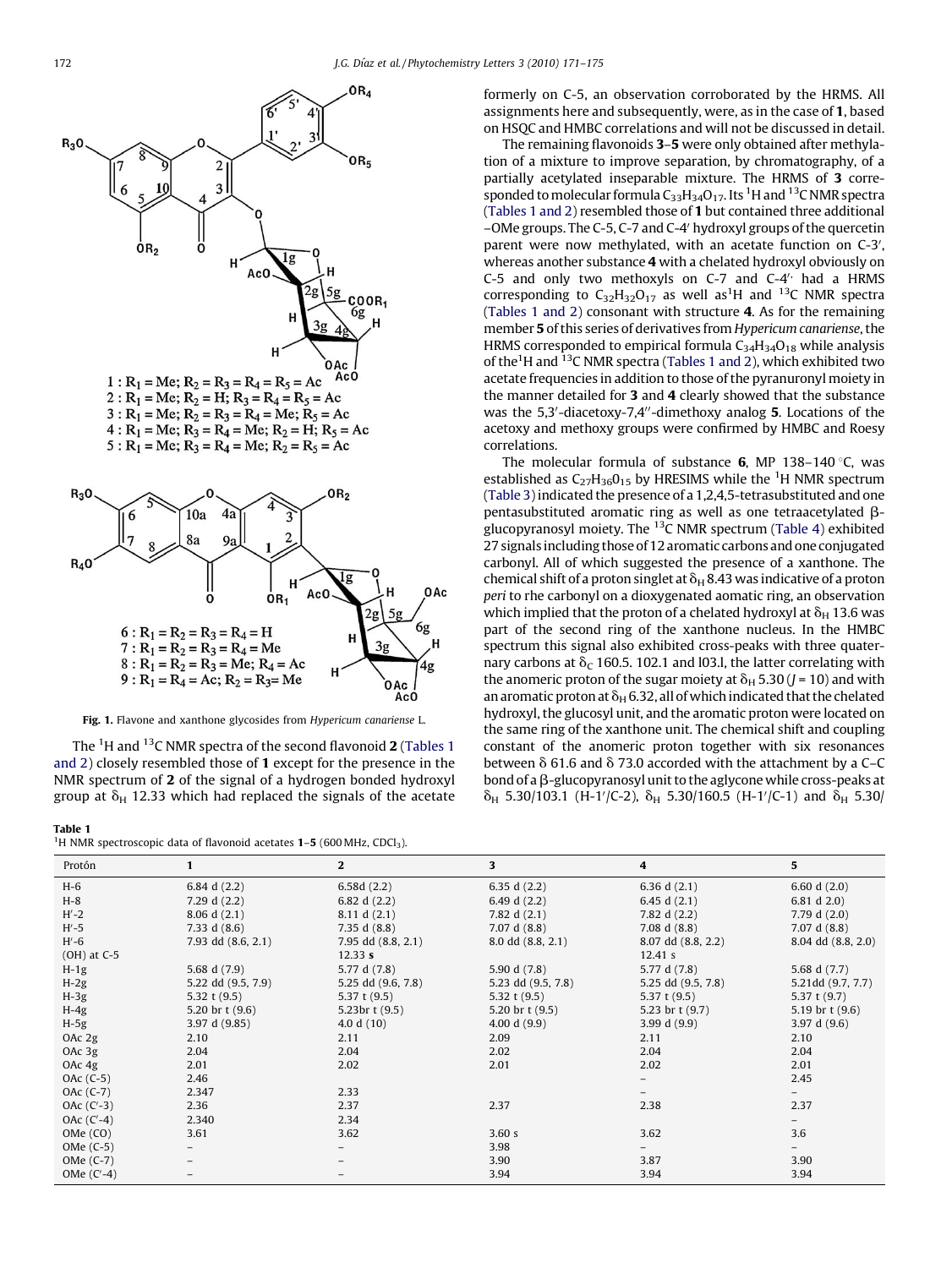<span id="page-2-0"></span>

| Table 2                                                                                    |  |  |  |
|--------------------------------------------------------------------------------------------|--|--|--|
| <sup>13</sup> C NMR spectra of flavonoid acetates <b>1-5</b> , CDCl <sub>3</sub> , 150 MHz |  |  |  |

| Carbon       | $\mathbf{1}$ | $\mathbf{2}$ | 3           | 4           | $\overline{\mathbf{5}}$ |
|--------------|--------------|--------------|-------------|-------------|-------------------------|
| $C-2$        | 154.7        | 156.6        | 153.7       | 156.4       | 154.7                   |
| $C-3$        | 136.4        | 134.7        | 135.6       | 133.8       | 135.7                   |
| $C-4$        | 171.8        | 178.0        | 172.9       | 177.4       | 171.7                   |
| $C-5$        | 150.1        | 161.7        | 160.9       | 161.8       | 150.3                   |
| $C-6$        | 113.5        | 105.3        | 96.1        | 98.2        | 108.4                   |
| $C-7$        | 153.9        | 156.2        | 164.3       | 165.6       | 163.4                   |
| $C-8$        | 108.9        | 101.1        | 92.5        | 92.2        | 98.5                    |
| $C-9$        | 156.5        | 155.7        | 158.8       | 156.7       | 157.7                   |
| $C-10$       | 115.0        | 109.1        | 109.3       | 105.8       | 111.2                   |
| $C'-1$       | 128.2        | 128.0        | 128.9       | 122.5       | 122.7                   |
| $C'-2$       | 124.9        | 125.2        | 123.3       | 123.5       | 123.3                   |
| $C'$ -3      | 141.8        | 141.9        | 139.3       | 139.3       | 139.3                   |
| $C' - 4$     | 144.0        | 144.4        | 152.9       | 153.4       | 153.1                   |
| $C'-5$       | 123.3        | 123.5        | 111.8       | 111.8       | 111.8                   |
| $C'-6$       | 127.2        | 127.3        | 128.5       | 128.8       | 128.6                   |
| $C-1g$       | 98.6         | 98.9         | 98.4        | 99.0        | 98.8                    |
| $C-2g$       | 71.2         | 71.2         | 71.3        | 71.3        | 71.3                    |
| $C-3g$       | 71.7         | 71.7         | 71.9        | 71.8        | 71.8                    |
| $C-4$        | 69.3         | 69.2         | 69.6        | 69.4        | 69.4                    |
| $C-5g$       | 72.3         | 72.5         | 72.4        | 72.4        | 72.3                    |
| $C-6g$       | 166.7        | 166.6        | 166.9       | 166.7       | 166.7                   |
| Ac $(C-2g)$  | 20.71,169.7  | 20.7, 169.6  | 20.8, 169.9 | 20.8, 169.7 | 20.8, 169.8             |
| Ac $(C-3g)$  | 20.67,170.0  | 20.6, 169.9  | 20.5, 169.7 | 20.6, 169.8 | 20.8, 170.0             |
| Ac $(C-4g)$  | 20.5,169.5   | 20.5,169.5   | 20.6, 169.7 | 20.5, 169.5 | 20.5, 169.5             |
| Ac $(C-5)$   | 21.1,169.4   |              |             |             | 21.2, 169.6             |
| Ac $(C-7)$   | 21.2;167.8   | 21.2,168.32  |             |             |                         |
| Ac $(C-3)$   | 20.71, 168.1 | 20.7, 168.1  | 20.7, 168.9 | 20.7, 168.9 | 20.7, 168.9             |
| Ac $(C-4)$   | 20.7, 167.9  | 20.75,167.8  |             |             |                         |
| OMe $(C-6g)$ | 52.7         | 52.8         | 52.5        | 52.7        | 52.6                    |
| OMe (C-5)    |              |              | 56.4        |             |                         |
| OMe (C-7)    |              |              | 55.8        | 55.8        | 56.0                    |
| OMe $(C-4)$  |              |              | 56.0        | 56.0        | 56.0                    |

163.1(H-1 $/$ (C-3) in the HMBC spectrum of 6 confirmed the C-C linkage between C-2 of the xanthone and C-1 of the sugar. Compound 6, mangiferin 2',3',4',5'-tetraacetate, has been prepared previously from mangiferin [\(Faizi et al., 2006\)](#page-4-0) but the C-13 NMR spectrum is absent from the literature.

That substance 7 was the tetramethoxy derivative of 6 was obvious from the  ${}^{1}$ H and  ${}^{13}$ C NMR spectra (Tables 3 and 4). It has been prepared previously by partial synthesis [\(Aritomi and](#page-4-0) [Kawasaki, 1970](#page-4-0)) although detailed spectroscopic characterization was lack. Ing, The  $^1\mathrm{H}$  and  $^{13}\mathrm{C}$  NMR spectra of xanthone **8** (Tables 3 and 4) exhibited a xanthone ring substitution pattern identical with that of 7 except for the substitution of one methyl by an aromatic acetyl group at  $\delta_H$  2.35 (3H, s). A cross-peak in the ROESY spectrum between the  $\delta$  2.35 signal of the acetate on C-7 and H-8 and, in the HMBC spectrum, a long range correlation between the signal of the acetyl methyl group on C-7 and the quaternary carbon at  $\delta_c$  137.2 supported the structural assignments in ring A.

In new xanthone 9 the spectroscopic evidence (Tables 3 and 4) indicated that the signals of the methyl group on C-1 of 8 were replaced by those of an acetate; moreover the interaction between the neighboring tetraacetylglucoside on C-2 and the new acetate on C-1 at room temperature resulted in formation of a rotameric

|--|--|

|  |  |  | <sup>1</sup> H NMR spectra of xanthones <b>6–9</b> , CDCl <sub>3</sub> , 600 MHz. |  |  |  |
|--|--|--|-----------------------------------------------------------------------------------|--|--|--|
|--|--|--|-----------------------------------------------------------------------------------|--|--|--|

|                 | 6                        | $\overline{7}$           | 8                        | $\boldsymbol{9}$    |
|-----------------|--------------------------|--------------------------|--------------------------|---------------------|
| $H-4$           | 6.32s                    | 6.69s                    | 6.69s                    | 6.79s               |
| $H-5$           | 6.69s                    | 6.83s                    | 6.88 s                   | 6.88s               |
| $H-8$           | 8.43s                    | 7.64s                    | 7.91 s                   | 7.84 s              |
| $C-5(OH)$       | 13.60 brs                |                          |                          |                     |
| $H-1g$          | 5.30 d (10.0)            | 5.13 d (10.0)            | 5.12 d (10.0)            | 4.80 d (10.0)       |
| $H-2g$          | 5.53 brt (9.6)           | 6.03 brt $(9.6)$         | 6.02 br t 9.55)          | 5.92 brt (9.3)      |
| $H-3g$          | 5.49 t (9.2)             | 5.34 t $(9.5)$           | 5.34 t $(9.4)$           | 5.34 t $9.6$ )      |
| $H-4g$          | 5.32 t $(9.66)$          | 5.20 t $(9.7)$           | 5.20 t $(9.75)$          | 5.20 t $(9.6)$      |
| $H-5g$          | 4.01 ddd (9.7, 3.8, 2.5) | 3.85 ddd (9.7, 5.2, 1.8) | 3.86 ddd (9.7, 5.4, 1.8) | 3.80 m              |
| $H-6ag$         | 4.36 dd (12.6, 3.8)      | 4.22 dd (12.3, 5.8)      | 4.23 dd (12.35, 5.4)     | 4.25 dd (12.4, 4.1) |
| $H-6bg$         | 4.27 dd (12.6, 2.5)      | 4.14 dd (12.3, 1.8)      | 4.15 dd (12.35, 1.8)     | 4.15 brd (12.4)     |
| Ac $2g$         | 1.94 s                   | 1.75s                    | 1.78 <sub>s</sub>        | 1.78 <sub>s</sub>   |
| Ac $3g$         | 2.05 s                   | 2.03 s                   | 2.03 s                   | 2.03 s              |
| Ac $4g$         | 2.10 s                   | 2.05 s                   | 2.05 s                   | 2.07 s              |
| Ac 6g           | 2.16 s                   | 2.07 s                   | 2.08 s                   | 2.08 s              |
| Ac <sub>1</sub> |                          |                          |                          | 2.53 s              |
| Ac 7            |                          |                          | 2.35 s                   | 2.32 s              |
| OMe $(C-1)$     |                          | 3.94s                    | 3.92s                    |                     |
| OMe $(C-3)$     |                          | 4.00 s                   | 4.01 s                   | 4.04                |
| OMe $(C-6)$     |                          | 4.00 s                   | 3.95s                    | 3.94s               |
| OMe (C-7)       |                          | 3.98s                    |                          |                     |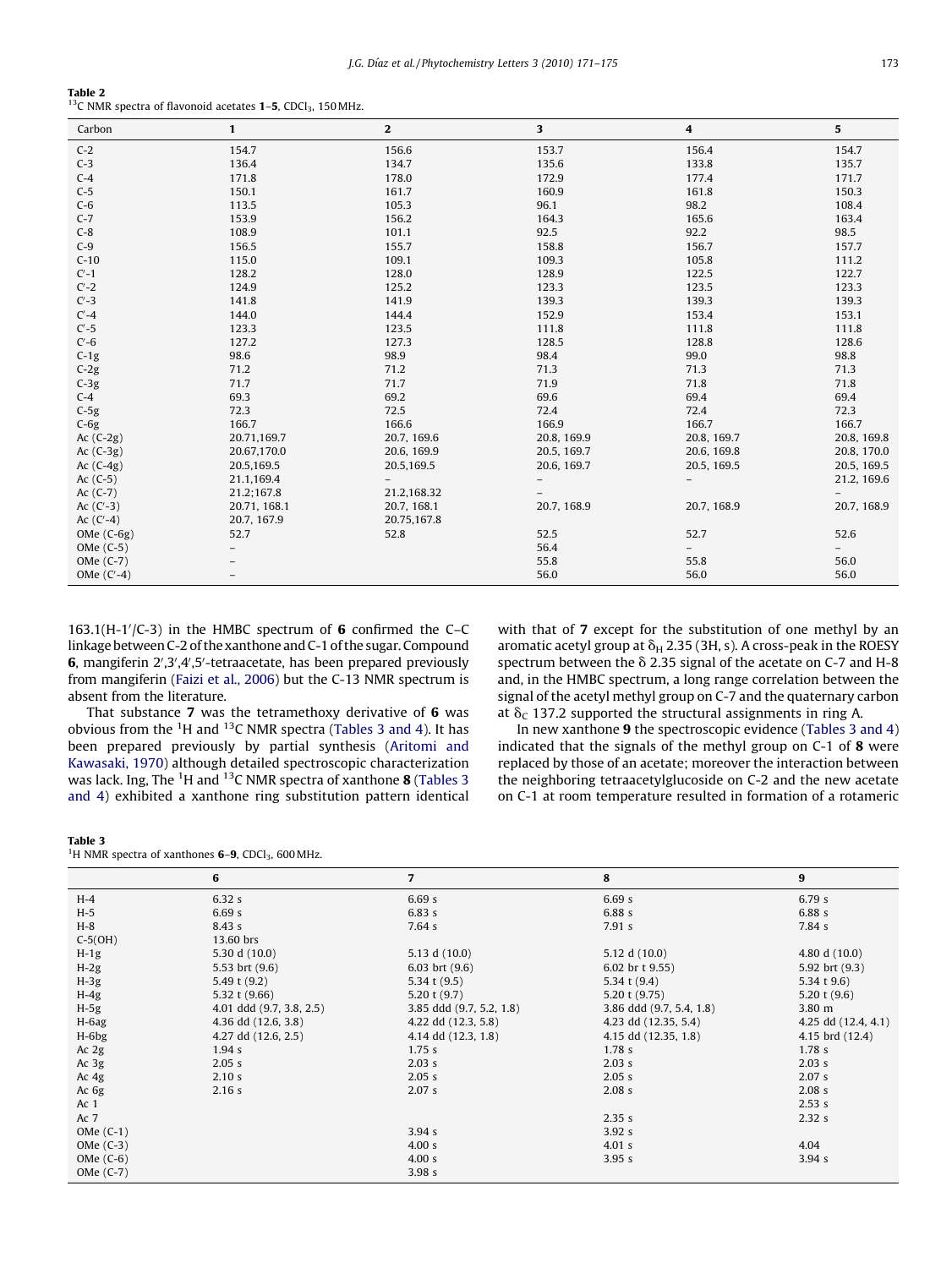<span id="page-3-0"></span>

| .                                                                          |  |
|----------------------------------------------------------------------------|--|
| <sup>13</sup> C NMR of xanthones <b>6-9</b> , CDCl <sub>3</sub> , 150 MHz. |  |

|           | 6     | $\overline{7}$ | 8     | 9     |
|-----------|-------|----------------|-------|-------|
| $C-1$     | 160.5 | 160.6          | 160.8 | 150.0 |
| $C-2$     | 103.1 | 114.1          | 114.3 | 114.2 |
| $C-3$     | 163.1 | 163.6          | 164.0 | 163.8 |
| $C-4$     | 95.7  | 96.5           | 96.6  | 98.0  |
| $C-4a$    | 157.7 | 159.6          | 159.6 | 158.9 |
| $C-10a$   | 151.9 | 154.8          | 154.3 | 154.5 |
| $C-5$     | 102.7 | 98.9           | 99.8  | 99.8  |
| $C-6$     | 152.2 | 154.8          | 156.4 | 156.7 |
| $C-7$     | 141.5 | 146.7          | 137.2 | 137.4 |
| $C-8$     | 108.2 | 105.5          | 119.9 | 120.0 |
| $C-8a$    | 112.9 | 115.6          | 116.0 | 115.5 |
| $C-9$     | 179.7 | 173.9          | 173.4 | 173.4 |
| $C-9a$    | 102.1 | 109.4          | 109.4 | 108.0 |
| $C-1'$    | 73.0  | 72.3           | 72.2  | 72.3  |
| $C-2'$    | 70.8  | 68.9           | 68.9  | 68.6  |
| $C-3'$    | 73.5  | 74.9           | 74.9  | 74.5  |
| $C-4'$    | 67.9  | 68.8           | 68.8  | 68.6  |
| $C-5'$    | 76.3  | 76.3           | 76.3  | 76.2  |
| $C-6$     | 61.6  | 62.6           | 62.6  | 62.4  |
| OMe C-1   |       | 63.3           | 63.4  |       |
| OMe (C-3) |       | 56.3           | 56.4  | 56.5  |
| OMe (C-6) |       | 56.3           | 56.5  | 56.4  |
| OMe (C-7) |       | 56.4           |       |       |

Acetates: 6: 20.75, 20.72, 20.66, 20.65; 170.9, 170.7, 170.2, 169.6; 7: 20.5, 20.6, 20.75, 20.7; 170.7, 170.3, 169.8, 169.2; 8: 20.77, 20.72, 20.69, 20.56, 20.52;170.72, 170.29, 169.80, 169.30, 168.9; 9: 21.3,20.8, 20.7,x2, 20.5x2, 170.7, 170.3, 170.0, 169.7, 168.8, 168.7.

pair in the ratio 2:1 caused by restricted rotation around the linkage between the anomeric carbon and C-2 of the xanthone nucleus. Thus at room temperature in CHCL<sub>3</sub> the chemical shifts of H-3 of the two rotamers for the anomeric proton were  $\delta_H$  4.80/5.12 (1H, d, J = 10 Hz,  $\delta_c$  72.3/71.8), for H-2 g,  $\delta_H$  5.92/5.67 (1H, brt,  $J = 9.3$  Hz,  $\delta_c$  68.6/70.6) Values in italics are for the minor conformer. When the temperature was raised the signals broadened and coalesced at  $350$  °C.

We conclude with some general remarks. Compounds 1 and 2 do not differ in the degree of alkylation of their quercetin hydroxyls and may well have been formed under our conditions by partial as well as complete acylation of the same naturally occurring quercetin precursor with  $R_1$ ,  $R_2$ ,  $R_3$ ,  $R_4$ ,  $R_5$  = H and a probably unacetylated glucoyranuronate moiety. Presence of an unacetylated glucopyranuronate moiety in the naturally precursors of compounds 3–5 is also highly probable.

Among the four xanthone derivatives 6–9 failure, in the case of 6, to undergo further acetylation under our conditions was surprising when compared with the reactivity of the two other naturally occurring precursors of xanthones 8 and 9 and since mangiferin octaacetate  $(R_1, R_2, R_3, R_4 = Ac)$  is known ([Bhatia et al., 1967\)](#page-4-0).

#### 3. Experimental

#### 3.1. General

Melting points are uncorrected and were taken on a Reichert Thermovar apparatus. Optical rotations were determined using a Perkin Elmer 2H polarimeter with a 1 dm cell. IR spectra were recorded on a Bruker TSF-55 spectropolarimeter. <sup>1</sup>H and <sup>13</sup>C NMR spectra were measured using Bruker Advance II 500 and Bruker Advance III 600 spectrometers. ESI-TOF and exact mass measurements were determined using a Micromass LCT Premier XE instrument. Column chromatography was performed over Amberlite XAD 2 (Supelco XAD-2-3019), Sephadex LH-20 Pharmacia (ref. 17-0090-01), silica gel (Merck 2300-400 mesh), octadecylfunctionalized silica gel (Aldrich 377635-1006) and analytical TLC Merck Kieselget 60 F254. HPLC separations were carried out on a JASCO Pu-980 series pumping system equipped with a JASCO UV-975 detector and with a Waters Kromasil Si 5 mm (10  $\times$  250 mm) column. A Mackerey-Nagel VP 250/10 nucleodur Sphinx RP, 5  $\mu$ m column was used for HPLC-RP chromatography; chromatograms were visualized under UV light at 255 and 366 nm and/or sprayed with oleum followed by heating. All the solvents were distilled before use. For acetylations dry phenolic material was dissolved in the minimum volume of pyridine. Twice the amount of acetic anhydride was added and the solution was allowed to stand overnight at ambient temperature, diluted with  $H<sub>2</sub>O$  and extracted three times with ethyl acetate. The organic phase was evaporated at reduced pressure and the residue was purified further by HPLC (SiO<sub>2</sub> column) using EtOAc–hexane as eluent.

#### 3.2. Plant material

Aerial parts of Hypericum canariense L. were collected in May 2007 in Breña Baja, La Palma and identified by Pedro Pérez de Paz, Botany Department, Faculty of Pharmacy, University of La Laguna, where a voucher specimen (TFC 46.334) has been deposited.

#### 3.3. Extraction and isolation of the constituents

Fresh finely divided aerial parts of Hypericum canariense L., 15 kg, were extracted exhaustively with ethanol at room temperature for two weeks. The extract was filtered and concentrated to reduced pressure to give a residue (300 g) which was dissolved in 2 L of distilled water and extracted first with dichloromethane which on evaporation gave 75 g of residue and then with n-butanol which on evaporation gave 90 g of residue. The remaining aqueous layer was concentrated at reduced pressure to furnish 125 g of residue. A portion (12 g) of the latter was filtered through Amberlite XAD-2 resin. The column was first rinsed with  $H_2O$  (2 L which on evaporation yielded 6.5 g of solid residue) to remove the extremely polar components while phenolic compounds remained adsorbed on the resin and were eluted with 4 L of MeOH which furnished 3.6 g of residue. HPLC-RP chromatography of the latter using a (3:2) mixture of water– methanol as eluent at a flow rate of 1.8 mL/min, showed the presence of three major constituents with retention times of 18, 13 and 7 min in the ratio 2:1:3. Acetylation of 1.5 g of this residue with acetic anhydride (10 mL) and pyridine (5 mL) for 12 h yielded, after elimination of the solvent in vacuo, 1.8 g of crude product which was rechromatographyed over a  $SiO<sub>2</sub>$  column, using as eluent mixtures of hex–EtOAc and EtOAc–MeOH totalling 16 fractions, 500 mL each. Frs. 11–16, EtOAc–MeOH (9:1), furnished 68 mg of pentaacetylchlorogenic acid. Fractions 5–6, eluted with hex–EtOAc, 4:1, 200 mg, were rechromatographyed over a molecular exclusion column of Sephadex LH-20 (hex:CH<sub>2</sub>Cl<sub>2</sub>:MeOH; 2:1:1) using fractions of 10 mL each. Subfrs 3-6 (61 mg) after HPLC ( $SiO<sub>2</sub>$ , EtOAc-hex 3:2, flow rate 2 mL min<sup>-1</sup>) gave 2 ( $T_R$  17 min, 3 mg) and 1 ( $T_R$  21 min, 6.5 mg). Subfrs 20–22 furnished, after purification by crystallization from hex–EtOAc, 9 mg of mangiferin tetraacetate 6. Subfrs 9–13 (92 mg) contained an inseparable mixture; they were therefore methylated with MeI (3 mL),  $K_2CO_3$  (200 mg) in 5 mL of dry acetone for 7 days. The residue (95 mg) obtained after filtration and removal of solvent in vacuo was partially purified by TLC (hex–EtOAc 1:1, thrice), which yielded three bands with EtOAc. The lower band furnished 3 (8.9 mg). The middle band (26.2 mg), was purified by HPLC (SiO<sub>2</sub>, EtOAc-hex 3:2, flow rate 2 mL min<sup>-1</sup>) to give 8 ( $T_R$  26 min, 3.5 mg), 9 ( $T_R$  32 min, 3.9 mg) and 7 ( $T_R$ 36 min, 9.5 mg). The upper band was purified by HPLC ( $SiO<sub>2</sub>$ , EtOAc-hex 1:1, flow 2 mL min<sup>-1</sup>) to give  $4$  (T<sub>R</sub> 24 min, 2.5 mg) and **5** ( $T_R$  35 min, 5.5 mg).